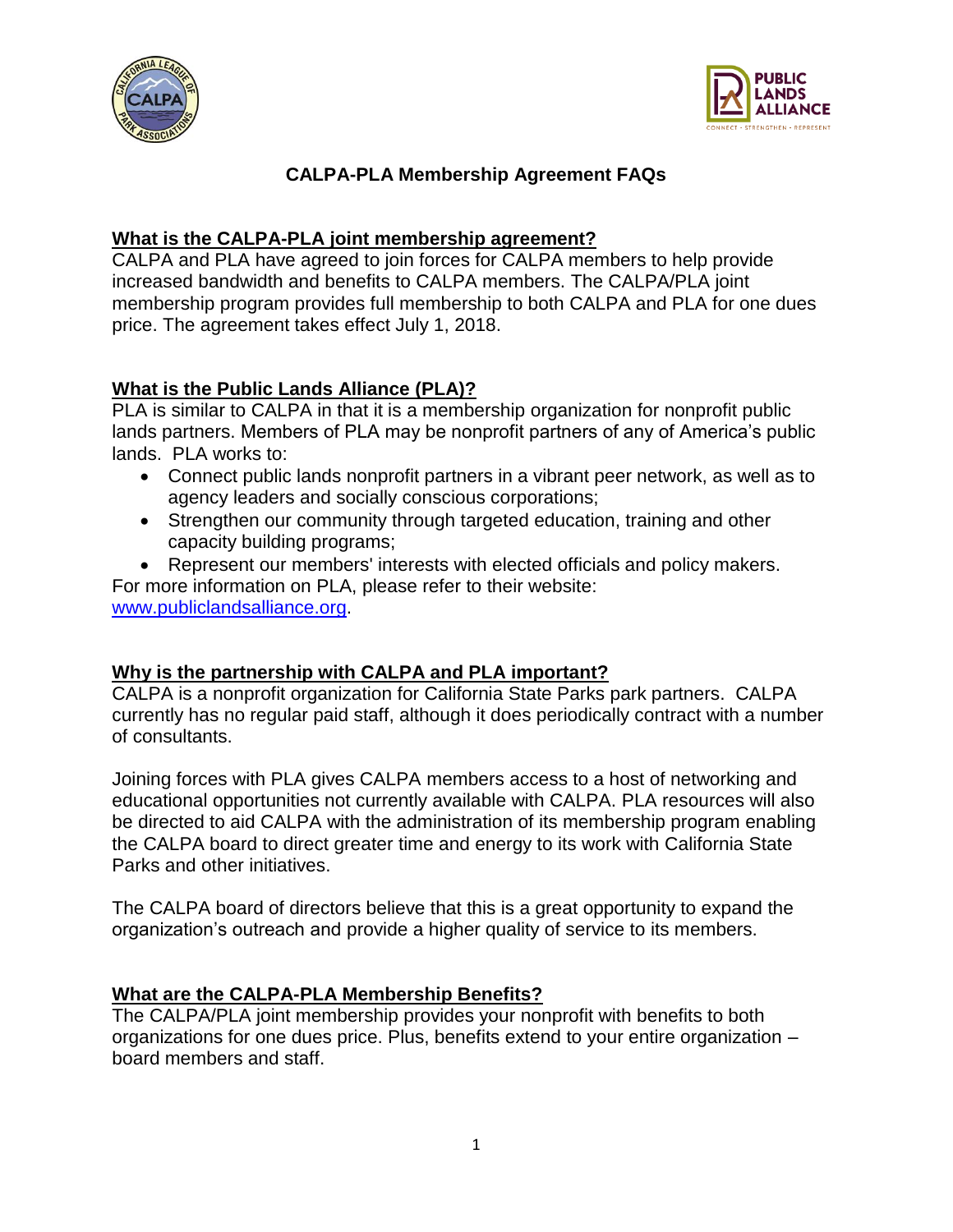| Your Membership Now Includes Benefits in Both Organizations                                                                                                                                                                                                                                                                   |                                                                                                                                                                                                                                                                                                                                                                                                                                                                                                                                                                                                                                                       |  |
|-------------------------------------------------------------------------------------------------------------------------------------------------------------------------------------------------------------------------------------------------------------------------------------------------------------------------------|-------------------------------------------------------------------------------------------------------------------------------------------------------------------------------------------------------------------------------------------------------------------------------------------------------------------------------------------------------------------------------------------------------------------------------------------------------------------------------------------------------------------------------------------------------------------------------------------------------------------------------------------------------|--|
| <b>CALPA Membership Benefits</b>                                                                                                                                                                                                                                                                                              | <b>PLA Membership Benefits</b>                                                                                                                                                                                                                                                                                                                                                                                                                                                                                                                                                                                                                        |  |
| • Enhanced focus on advocating for<br>California State Parks and our nonprofit<br>members supporting them<br>• NEW! A CALPA online community<br>launching August 2018 (supported<br>through PLA's Connected Communities<br>platform)<br>• CALPA Newsletter and communications<br>• Discounts for CALPA's annual<br>conference | • Access to Connected Communities - an<br>online platform that connects members<br>and shares resources<br>• Ongoing education and training<br>programs with a monthly complimentary<br>webinar<br>• Access to webinar recordings in the<br><b>Resource Library</b><br>• Over 20% discount on registration at<br><b>PLA's annual Convention and Trade</b><br>Show<br>• Access to comprehensive and<br>discounted insurance through MDP<br><b>Programs</b><br>• Access to PLA's reciprocal discount<br>program (for organizations with retail<br>sales outlets)<br>• And more! Click here to review the<br>complete list of PLA membership<br>benefits |  |

### **What is changing?**

The CALPA board understood that in order to facilitate this new joint membership program that provides extensive benefits not previously available to its members, dues would need to increase. Effective July 1, 2018 dues will change to the current PLA fee schedule, which will provide membership to both CALPA and PLA for one dues price. PLA will manage membership renewals and new member applications for CALPA.

Dues are now based on your nonprofit's adjusted gross revenue (gross revenue minus restricted funds) rather than overall gross revenue (see dues chart below).

Any future CALPA/PLA dues should be sent by check, made payable to PLA, to the PLA office at 2401 Blueridge Avenue, Suite 303, Silver Spring, MD 20902.

| Adjusted Gross Revenue | <b>Annual Dues</b> |
|------------------------|--------------------|
| Less than \$100,000    | \$100              |
| Less than \$250,000    | \$250              |
| Less than \$500,000    | \$500              |
| Less than \$1,000,000  | \$1,100            |
| Less than \$1,500,000  | \$1,650            |

**CALPA-PLA Joint Membership Dues Structure (effective July 1, 2018)**